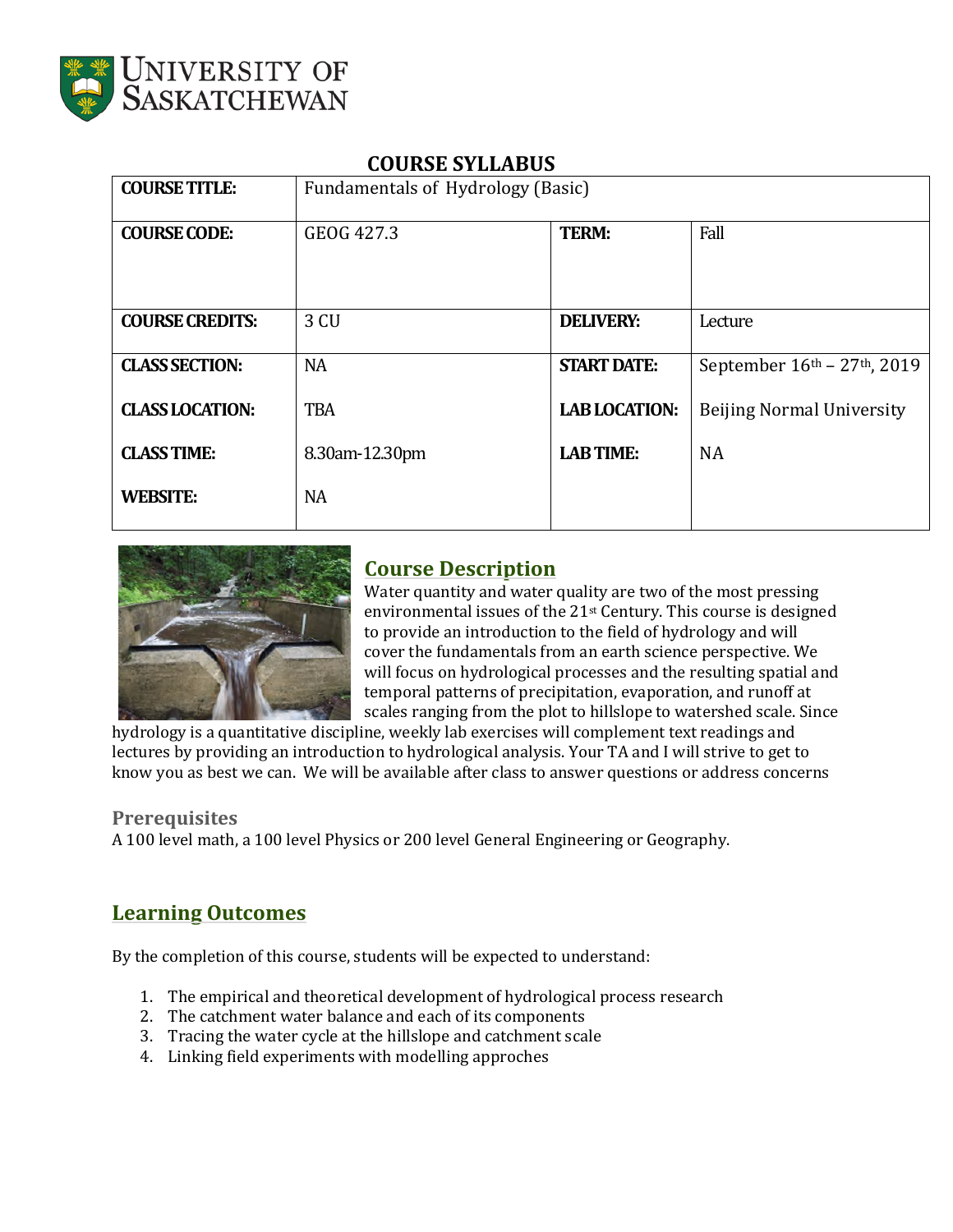Information on literal descriptors for grading at the University of Saskatchewan can be found at: https://students.usask.ca/academics/grading/grading-system.php#GradingSystem Please note: There are different literal descriptors for undergraduate and graduate students.

More information on the Academic Courses Policy on course delivery, examinations and assessment of student learning can be found at:

#### http://policies.usask.ca/policies/academic-affairs/academic-courses.php

The University of Saskatchewan Learning Charter is intended to define aspirations about the learning experience that the University aims to provide, and the roles to be played in realizing these aspirations by students, instructors and the institution. A copy of the Learning Charter can be found at: http://www.usask.ca/university\_secretary/LearningCharter.pdf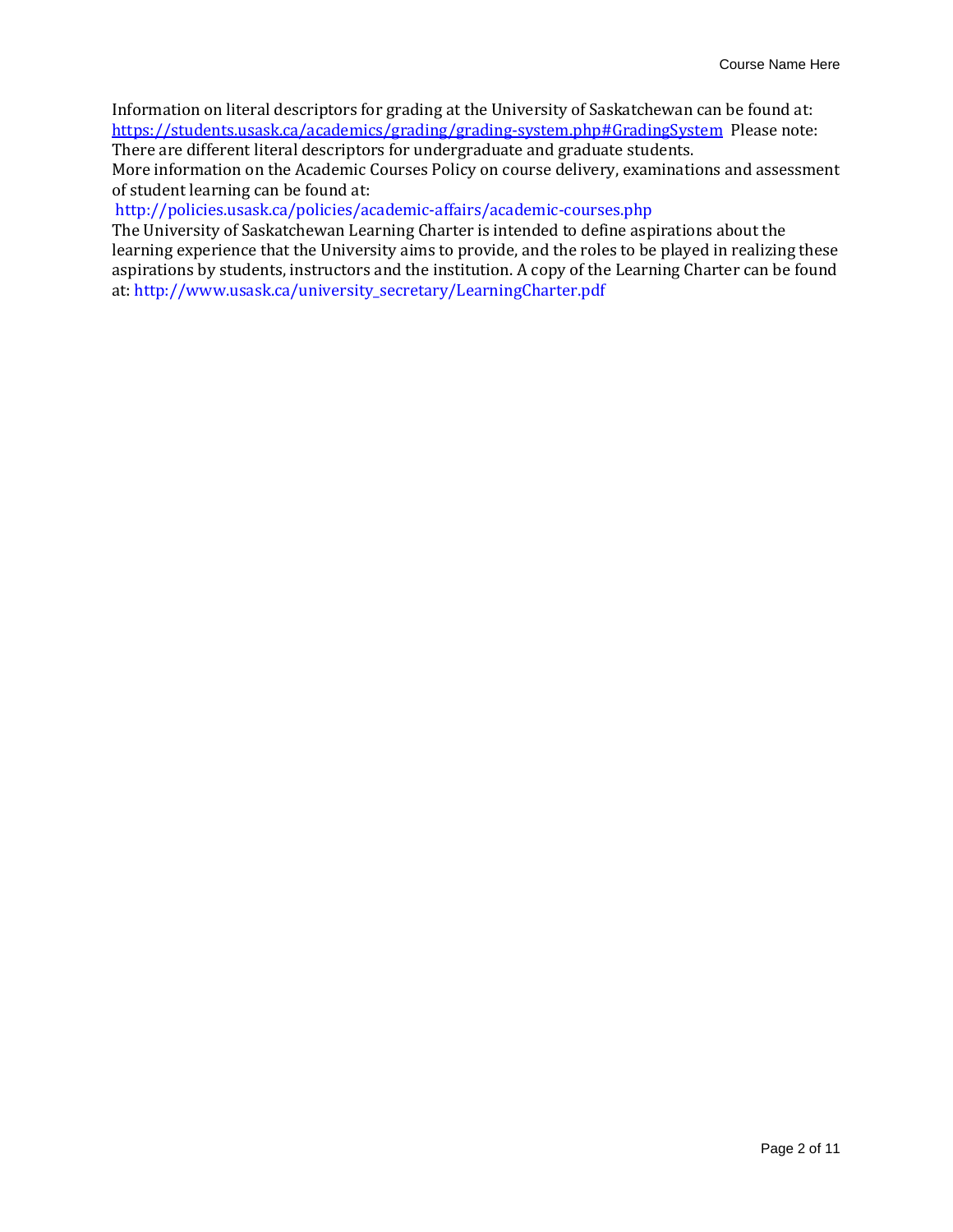# **University of Saskatchewan Grading System (for graduate courses)**

The following describes the relationship between literal descriptors and percentage scores for courses in the College of Graduate Studies and Research:

### **90-100 Exceptional**

A superior performance with consistent strong evidence of

- a comprehensive, incisive grasp of subject matter;
- an ability to make insightful, critical evaluation of information;
- an exceptional capacity for original, creative and/or logical thinking;
- an exceptional ability to organize, to analyze, to synthesize, to integrate ideas, and to express thoughts fluently;
- an exceptional ability to analyze and solve difficult problems related to subject matter.

### **80-89 Very Good to Excellent**

A very good to excellent performance with strong evidence of

- a comprehensive grasp of subject matter;
- an ability to make sound critical evaluation of information;
- a very good to excellent capacity for original, creative and/or logical thinking;
- a very good to excellent ability to organize, to analyze, to synthesize, to integrate ideas, and to express thoughts fluently;
- a very good to excellent ability to analyze and solve difficult problems related to subject matter.

#### **70-79 Satisfactory to Good**

A satisfactory to good performance with evidence of

- a substantial knowledge of subject matter;
- a satisfactory to good understanding of the relevant issues and satisfactory to good familiarity with the relevant literature and technology;
- a satisfactory to good capacity for logical thinking;
- some capacity for original and creative thinking;
- a satisfactory to good ability to organize, to analyze, and to examine the subject matter in a critical and constructive manner;
- a satisfactory to good ability to analyze and solve moderately difficult problems.

#### **60-69 Poor**

A generally weak performance, but with some evidence of

- a basic grasp of the subject matter;
- some understanding of the basic issues;
- some familiarity with the relevant literature and techniques;
- some ability to develop solutions to moderately difficult problems related to the subject matter;
- some ability to examine the material in a critical and analytical manner.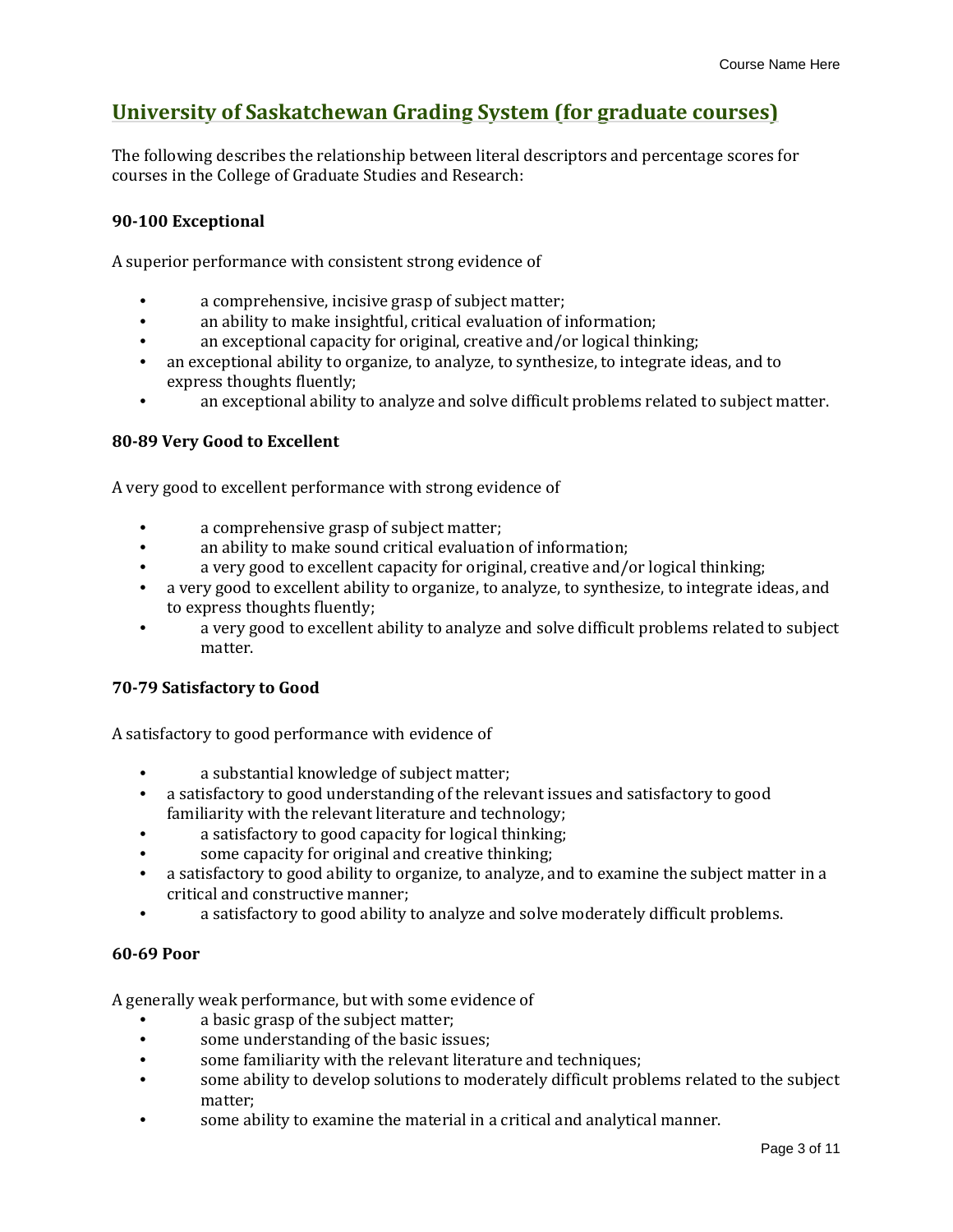## **<60 Failure**

An unacceptable performance.

Program Requirements

- Percentage scores of at least 70% are required for a minimal pass performance in undergraduate courses taken by graduate students;
- Percentage scores of at least 70% are required for a minimal pass performance for each course which is included in a Ph.D. program;
- Percentage scores of at least 70% are required for a minimal pass performance in all courses used toward JSGS Public Policy and Public Administration programs and all core courses for Master of Public Health students, whether included in a Ph.D. program or a Master's program;
- For all other graduate courses, percentage scores of at least 60-69% are required for a minimal pass performance for each course which is included in a Master's program, provided that the student's Cumulative Weighted Average is at least 70%;
- Graduate courses for which students receive grades of 60-69% are minimally acceptable in a Postgraduate Diploma program, provided that the Cumulative Weighted Average is at least 65%;
- Students should seek information on other program requirements in the Course & Program Catalogue and in academic unit publications.

# **Course Overview Class Schedule**

## **Day 1: 8.30am-12.30pm**

## **1.0 Introduction**

- 1.1 Learning objectives of the course
- 1.2 Why the headwaters; why now?
- 1.3 Wither field hydrology
- 1.4 Beyond the water balance: flowpaths, flow sources and residence times
- 1.5 Why a largely non-quantitative treatment?
- 1.6 Critical zone science
- 1.7 Key points

## **Day 2: 8.30am-12.30pm**

### **2.0 Hillslope and catchment hydrology: The basics**

2.1 The catchment water balance

- 2.2 Hillslopes as the basic landscape building block
- 2.3 Drainage basin form and process
- 2.4 Soil physics essentials
- 2.5 Groundwater hydrology
- 2.6 The chemistry and ecohydrology of hillslopes
- 2.7 Solutes and weathering
- 2.8 Evaporation and plant physiology
- 2.9 Key points

#### **Day 3: 8.30am-12.30pm**

**3.0 Runoff process conceptualization: Historical development to the ~1980s**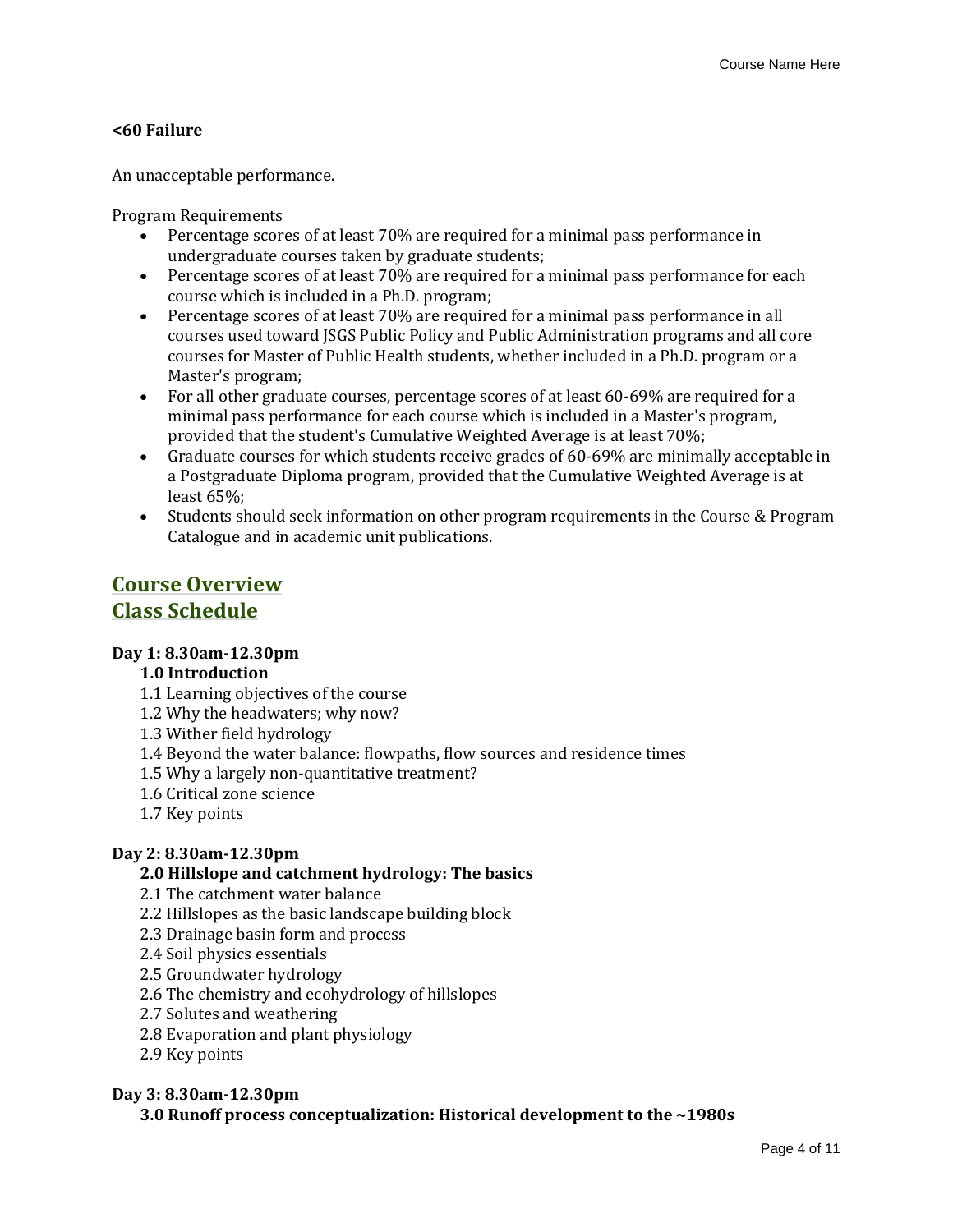- 3.1 Pre-Horton runoff studies
- 3.2 Horton's contributions to overland flow theory
- 3.3 Partial area concept
- 3.4 Subsurface stormflow recognition in forested catchments
- 3.5 Variable source area concept
- 3.6 Major developments in understanding subsurface water transfers to the stream
- 3.7 Saturation excess overland flow
- 3.8 An early conceptual framework for runoff conceptualization
- 3.9 Key points

#### **Day 4: 8.30am-12.30pm**

### **4.0 Isotope tracers in catchment hydrology**

- 4.1 A brief introduction to isotope hydrology
- 4.2 The two component hydrograph separation and how it changed the field
- 4.3 The early search for mechanisms to explain rapid gw effusion
- 4.4 The Mai-Mai controversy: The poster child for a revolution in thinking
- 4.5 Soil water residence times and streamwater transit time analysis
- 4.6 Transit time links to hillslope and catchment properties and scale and groundwater
- 4.7 Key points

#### **Day 5: 8.30am-12.30pm**

#### **5.0 Headwater catchment case studies**

- 5.1 Pacific Rim steep and wet
- 5.2 Piedmont
- 5.3 Coastal plain
- 5.4 China Loess Plateau
- 5.5 Glaciated catchments with till
- 5.6 Glaciated catchments without till
- 5.7 Wet tropics
- 5.8 Organic soils dominated catchments
- 5.9 Cold steppe prairie
- 5.10 Key points

#### **5.11 Mid-course exam**

#### **Day 6: 8.30am-12.30pm**

#### **6.0 Hillslope runoff generation: A modern synthesis**

- 6.1 Plot scale
- 6.2 Hillslope scale
- 6.3 Headwater catchment scale
- 6.4 Mesoscale catchment
- 6.5 Fill and spill as a working hypothesis for runoff at different scales
- 6.6 Storage excess and the role of bedrock and bedrock permeability
- 6.7 A new framework for storage and release of water: Beyond the Dunne and Leopold diagram
- **6.8 Lab exercise:** Performing a hydrograph separation with stable isotope data
- 6.9 Key points

#### **Day 7: 8.30am-12.30pm**

### **7.0 Evapotranspiration in the headwaters: the un-runoff**

- 7.1 Evaporation in the uplands
- 7.2 Interception
- 7.3 Transpiration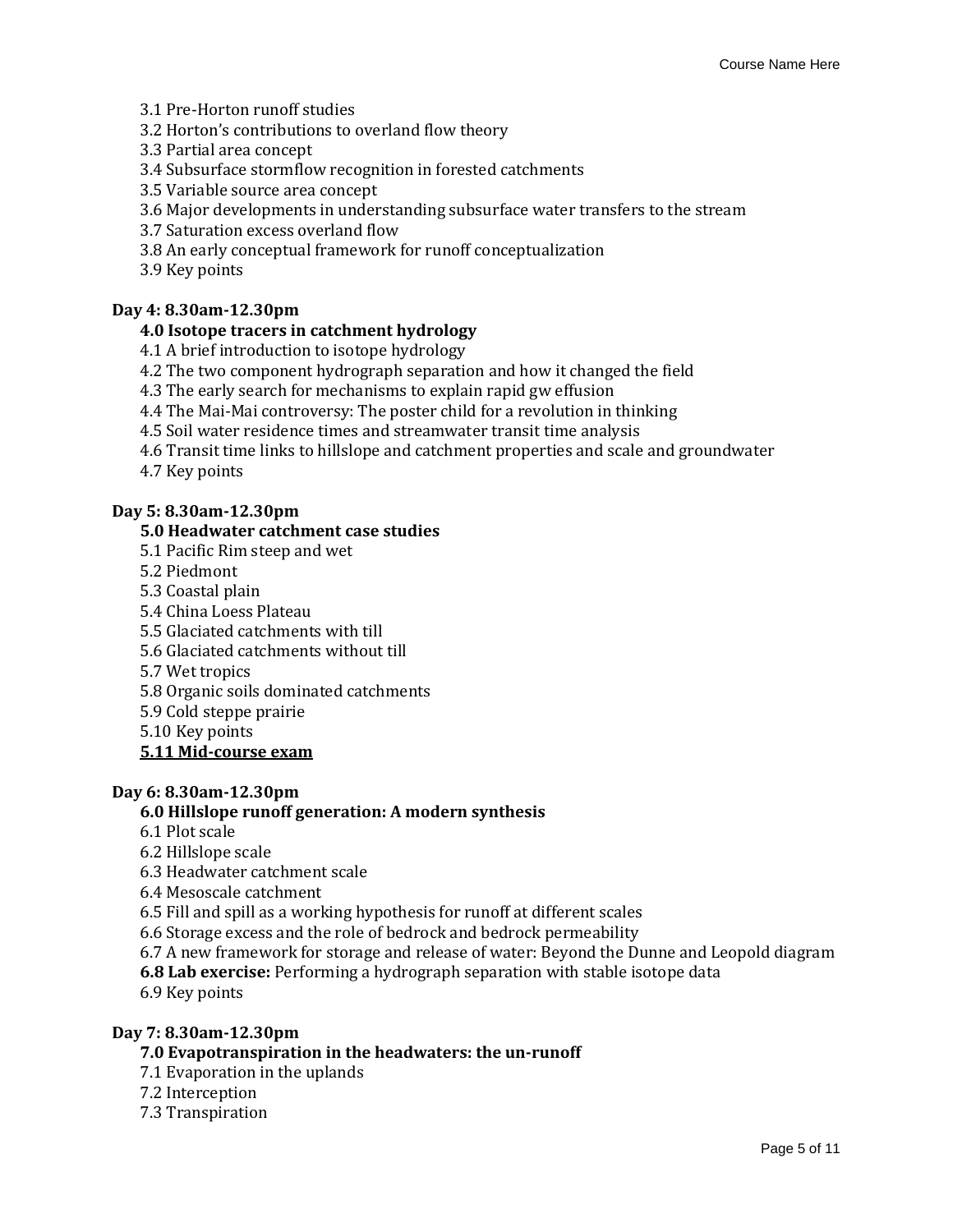7.4 Rooting depth patterns

7.5 Tracing tree water sources

7.6 The two water worlds hypothesis

- 7.7 Extraction issues for isotope interpretation
- **7.8 Lab exercise:** Working with mixing models of plant water uptake
- 7.9 Key points

#### **Day 8: 8.30am-12.30pm**

#### **8.0 Catchment modeling**

- 8.1 Early catchment models
- 8.2 Simple conceptual models
- 8.3 Calibration and validation
- 8.4 Parameter identifiability
- 8.5 Distributed models
- **8.6 Lab exercise:** Model calibration
- 8.7 Key points

#### **Day 9: 8.30am-12.30pm**

#### **9.0 Putting hillslope hydrology knowledge into practice**

- 9.1 Catchment model structure: process knowledge as soft data
- 9.2 Process knowledge and virtual experiments
- 9.3 Putting hillslope hydrology in LSMs and GCMs
- 9.4 Beyond the black box of paired watershed studies
- 9.5 Mine cover design
- 9.6 Green roof design
- 9.7 Ag hillslope irrigation and fertilizer application
- 9.8 Key points

#### **Day 10: 8.30am-12.30pm**

#### **10.0 Catchment Hydrology Summary: The big challenges going forward**

- 10.1 Making sense of paired watershed studies
- 10.2 Towards an age based theory of the catchment water cycle
- 10.3 The need for a formal catchment classification system
- 10.4 Gauging the ungauged catchment: Where should our shovels be digging?
- 10.5 Getting to grips with macropores: From nuisance to co-evolution theory
- 10.6 Harmonizing MTT information across stable isotopes, tritium and 13C
- 10.7 The critical zone: co-evolution and thinking bigger
- 10.8 Measurement and extraction needs
- 10.9 Key points

#### **10.10 Final exam**

#### **Midterm and Final Examination Scheduling**

Midterm and final examinations must be written on the date scheduled.

Final examination is scheduled for **September 27th, 2019**; students should therefore avoid making prior travel, employment, or other commitments for this period. If a student is unable to write an exam through no fault of his or her own for medical or other valid reasons, documentation must be provided and an opportunity to write the missed exam may be given. Students are encouraged to review all examination policies and procedures: https://students.usask.ca/academics/exams.php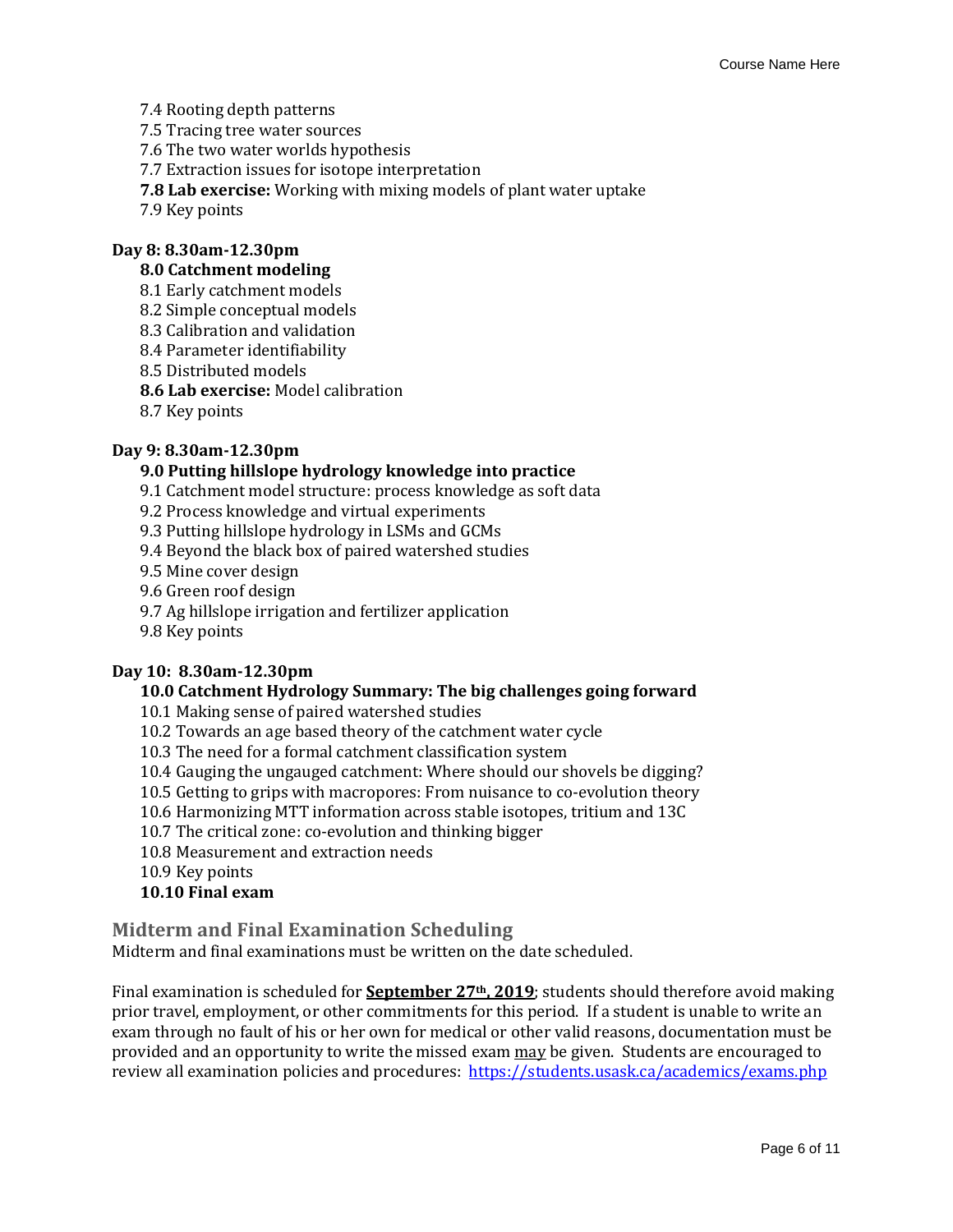# **Instructor Information**

**Contact Information**  e-mail: jeffrey.mcdonnell@usask.ca

**Office Hours**  Available for discussion before and after daily lecture.

**Instructor Profile**  Dr. McDonnell is Associate Director of the Global Institute for Water Security at the University of Saskatchewan. Jeff's work focuses on new ways to measure, understand and model streamflow generation processes. He has co-authored >300 articles on watershed hydrology. A full profile of Dr. McDonnell can be found at: https://sens.usask.ca/people/faculty/core-faculty/mcdonnelljeffrey.php#ResearchProfile

# **Required Resources**

## **Readings/Textbooks**

There is no required textbook for the class but a good reference text is: Davie, T., 2008. Fundamentals of Hydrology. Routledge. The text is available free at:

### https://the-

eye.eu/public/WorldTracker.org/Geology/Fundamentals%20of%20Hydrology%202nd%20ed%2 0-%20T.%20Davie%20%28Routledge%2C%202002%29%20WW.pdf

Textbooks are available from the University of Saskatchewan Bookstore: http://www.usask.ca/bookstore/

## **Other Required Materials**

Laptop would be an asset in the class and exercises.

**Electronic Resources** 

**Downloads** 

**Supplementary Resources** 

# **Grading Scheme**

| Class participation             | 5%  |
|---------------------------------|-----|
| Lab exercises (3 exercises, 15% | 45% |
| each)                           |     |
| Mid-term exam                   | 10% |
| Final exam                      | 40% |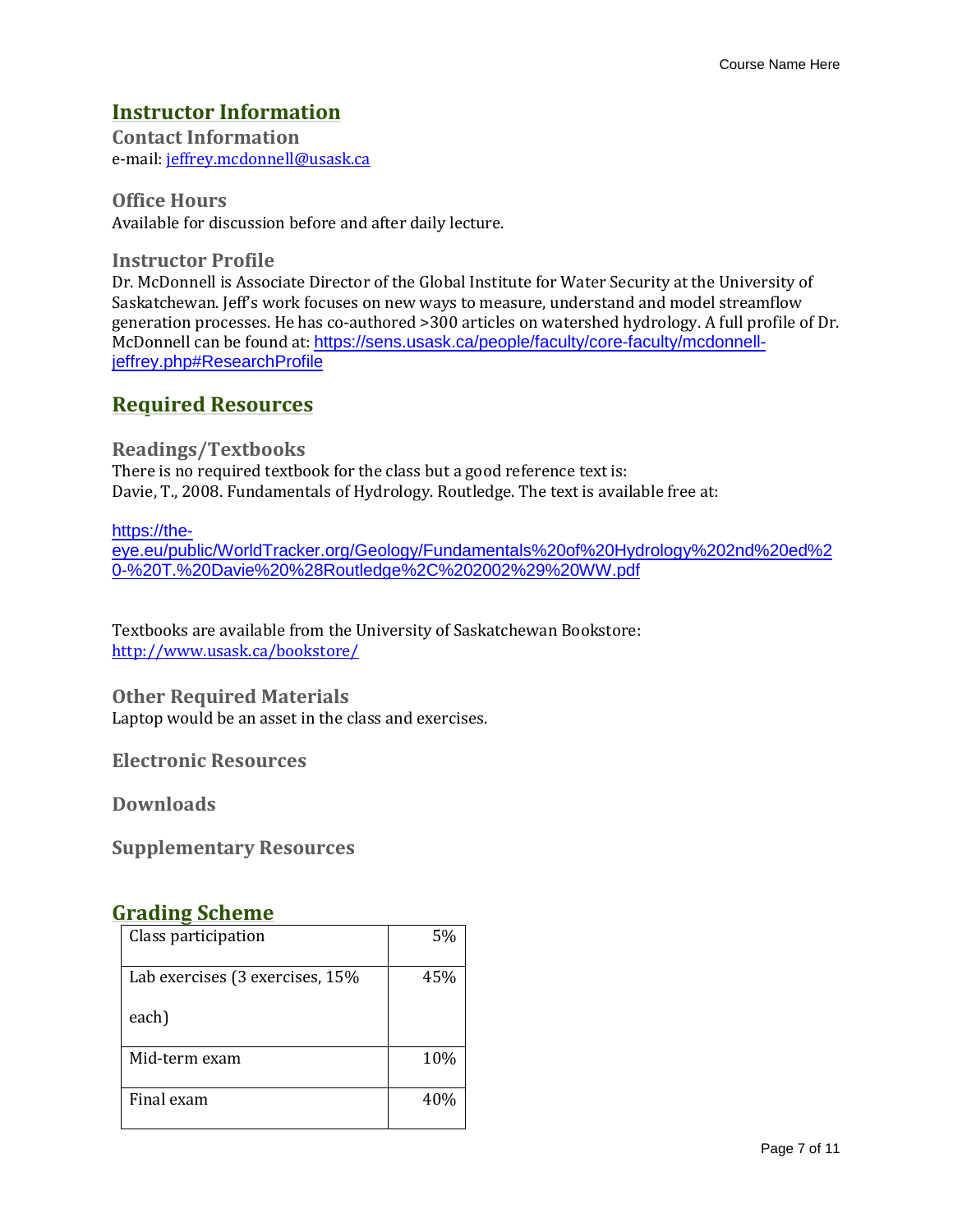| Total | 100% |
|-------|------|
|       |      |

# **Evaluation Components**

**Assignment 1: Hydrograph Separation** 

**Value**: 15% of final grade

**Due Date:** 5pm on day 6 of the course

**Description**: Performing a hydrograph separation with stable isotope data. This lab will introduce students to the two component hydrograph separation technique. Students will use stable isotope data for precipitation and runoff to identify the relative amounts of event and preevent water comprising the storm hydrograph.

## **Assignment 2: Mixing Models of Plant Water Uptake**

**Value**: 15% of final grade

.

**Due Date:** 5pm on day 7 of the course

**Description**: Working with mixing models of plant water uptake. Students will work with dual isotope data (oxygen and hydrogen) to quantify the source apportionment of plant water uptake. Students will use data for tree xylem water, soil water, groundwater and precipitation to learn the principles of plant water uptake and source depth selection.

## **Assignment 3: Model Calibration**

**Value**: 15% of final grade

**Due Date:** 5pm on day 8 of the course

**Description**: Model calibration. Students will work with the HBV model (a widely used conceptual rainfall-runoff model) to simulate a runoff time series and then calibrate the model to measured data.

## **Class Participation**

**Value**: 5% of final grade

**Description**: Daily class attendance. Contributes to class discussion offering insightful ideas and asking clarifying and meaningful questions to extend understanding. Initiating discussion and asserting opinions. Listens actively to others both in groups and in class discussions. Respects others opinions. Incorporates or builds off ideas of others. Consistently exhibits a positive, supportive attitude towards classmates and the subject matter. Takes an active role in own learning.

**Midterm Exam** 

**Value**: 10% of final grade Date: September 20<sup>th</sup>, 2019 **Length:** 1 hour

**Type**: Comprehensive

**Description**: The midterm will be written in class and no computers will be allowed during the exam.

**Final Exam Value**: 40% of final grade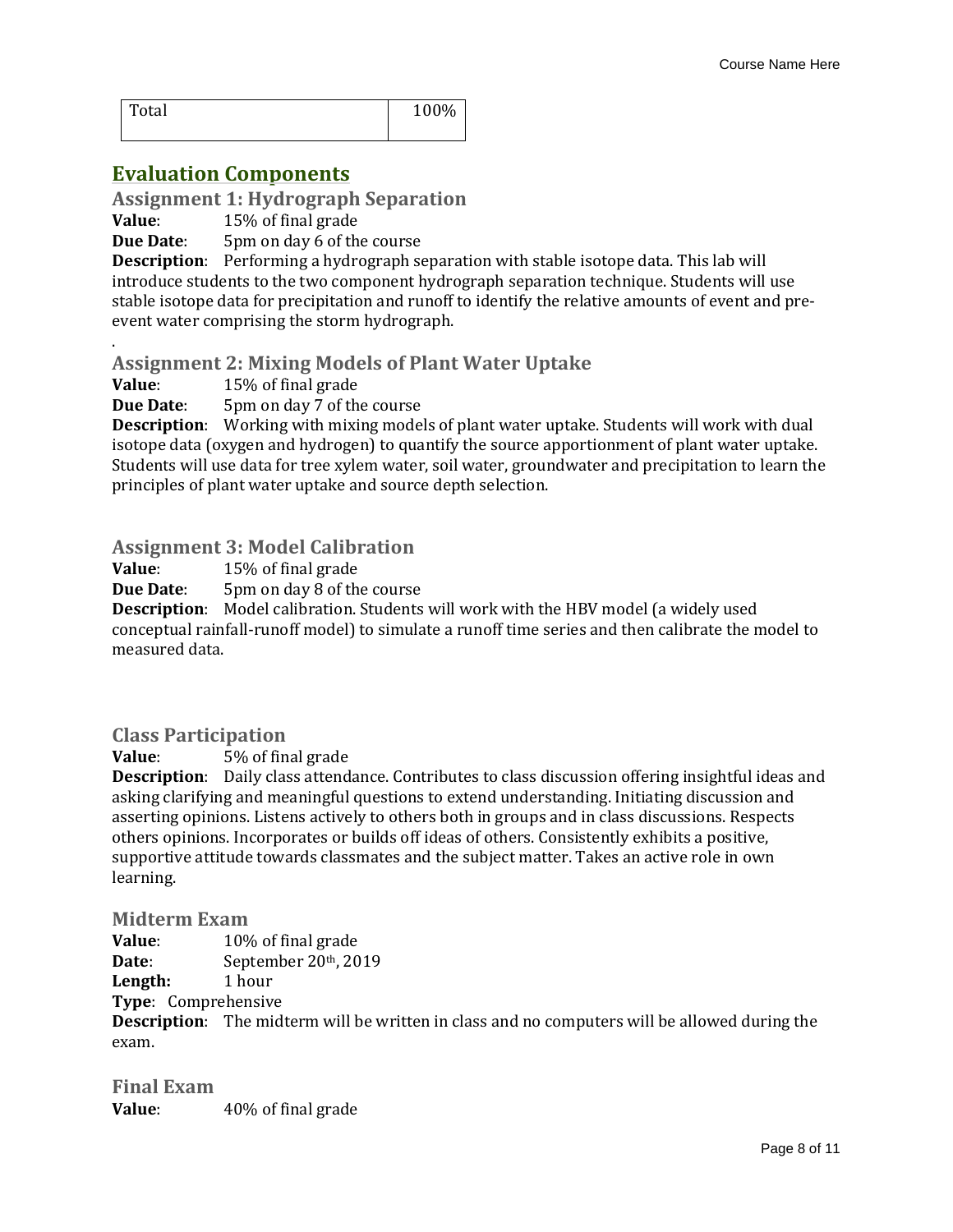Date: September 27<sup>th</sup>, 2019 **Length:** 2 hours **Type**: Comprehensive **Description**: The final exam will be written in class and no computers will be allowed during the exam.

# **Submitting Assignments**

Assignments will be handed in to the instructor personally.

## **Late Assignments**

The lab exercises are due at 5pm on the day they are given out. Late lab submissions will be allowed until 5pm on the last day of class, September 27<sup>th</sup>, 2019.

## **Criteria That Must Be Met to Pass**

All class assignments and exams (mid-term and final) must be complete, and attendance must exceed 75%.

# **Attendance Expectations**

Attendance is mandatory.

# **Student Feedback**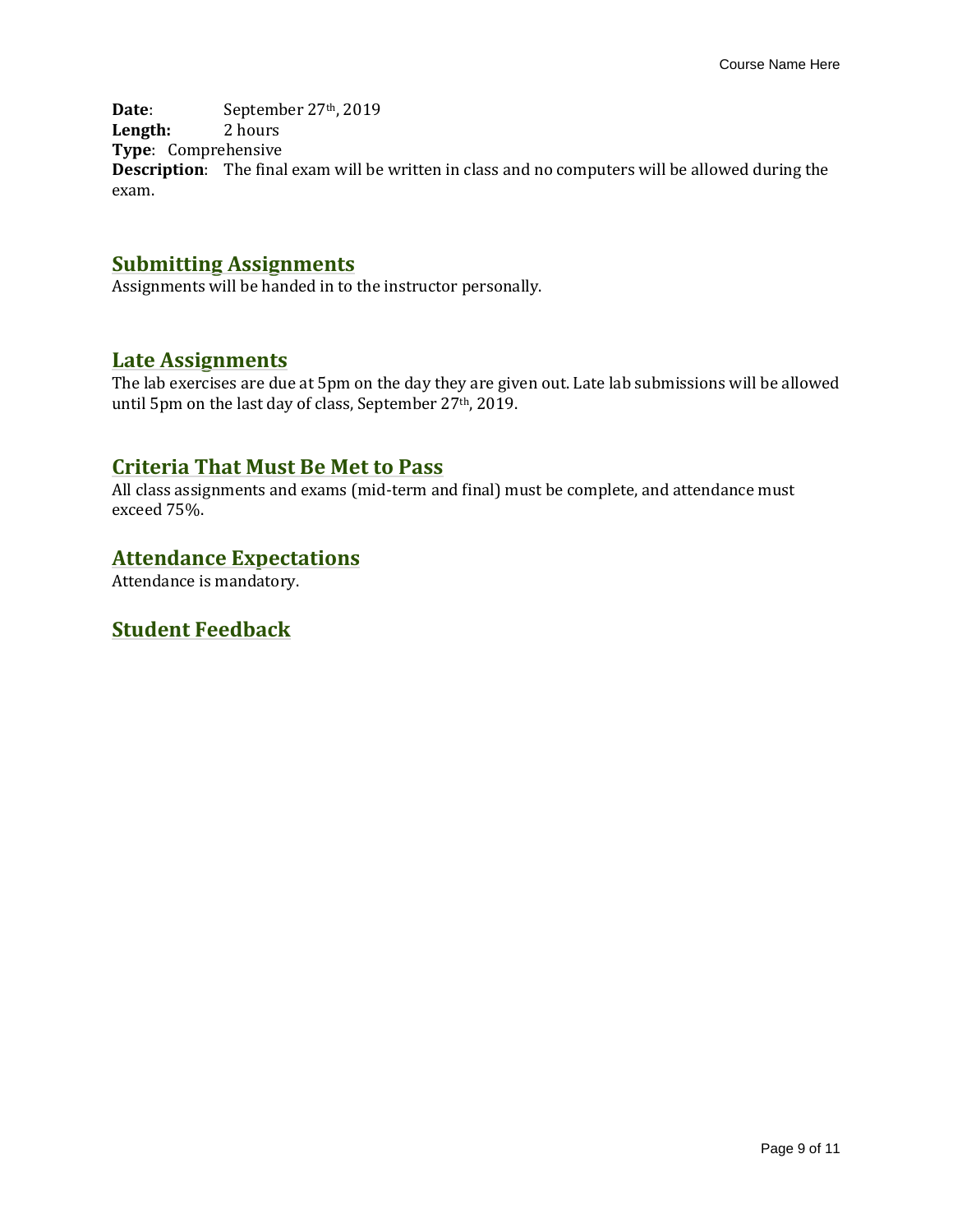# **Integrity Defined (from the Office of the University Secretary)**

The University of Saskatchewan is committed to the highest standards of academic integrity and honesty. Students are expected to be familiar with these standards regarding academic honesty and to uphold the policies of the University in this respect. Students are particularly urged to familiarize themselves with the provisions of the Student Conduct & Appeals section of the University Secretary Website and avoid any behavior that could potentially result in suspicions of cheating, plagiarism, misrepresentation of facts and/or participation in an offence. Academic dishonesty is a serious offence and can result in suspension or expulsion from the University.

All students should read and be familiar with the Regulations on Academic Student Misconduct (https://secretariat.usask.ca/documents/student-conduct-appeals/StudentAcademicMisconduct.pdf) as well as the Standard of Student Conduct in Non-Academic Matters and Procedures for Resolution of Complaints and Appeals (http://www.usask.ca/secretariat/student-conductappeals/StudentNon-AcademicMisconduct.pdf)

For more information on what academic integrity means for students see the Student Conduct & Appeals section of the University Secretary Website at: http://www.usask.ca/secretariat/studentconduct-appeals/index.php

# **Examinations with Access and Equity Services (AES)**

Students who have disabilities (learning, medical, physical, or mental health) are strongly encouraged to register with Access and Equity Services (AES) if they have not already done so. Students who suspect they may have disabilities should contact AES for advice and referrals. In order to access AES programs and supports, students must follow AES policy and procedures. For more information, check www.students.usask.ca/aes, or contact AES at 306-966-7273 or aes@usask.ca.

Students registered with AES may request alternative arrangements for mid-term and final examinations. Students must arrange such accommodations through AES by the stated deadlines. Instructors shall provide the examinations for students who are being accommodated by the deadlines established by AES.

# **Student Supports**

## **Student Learning Services**

Student Learning Services (SLS) offers assistance to U of S undergrad and graduate students. For information on specific services, please see the SLS web site http://library.usask.ca/studentlearning/.

## **Student and Enrolment Services Division**

The Student and Enrolment Services Division (SESD) focuses on providing developmental and support services and programs to students and the university community. For more information, see the students' web site http://students.usask.ca.

## **Financial Support**

Any student who faces challenges securing their food or housing and believes this may affect their performance in the course is urged to contact Student Central (https://students.usask.ca/studentcentral.php).